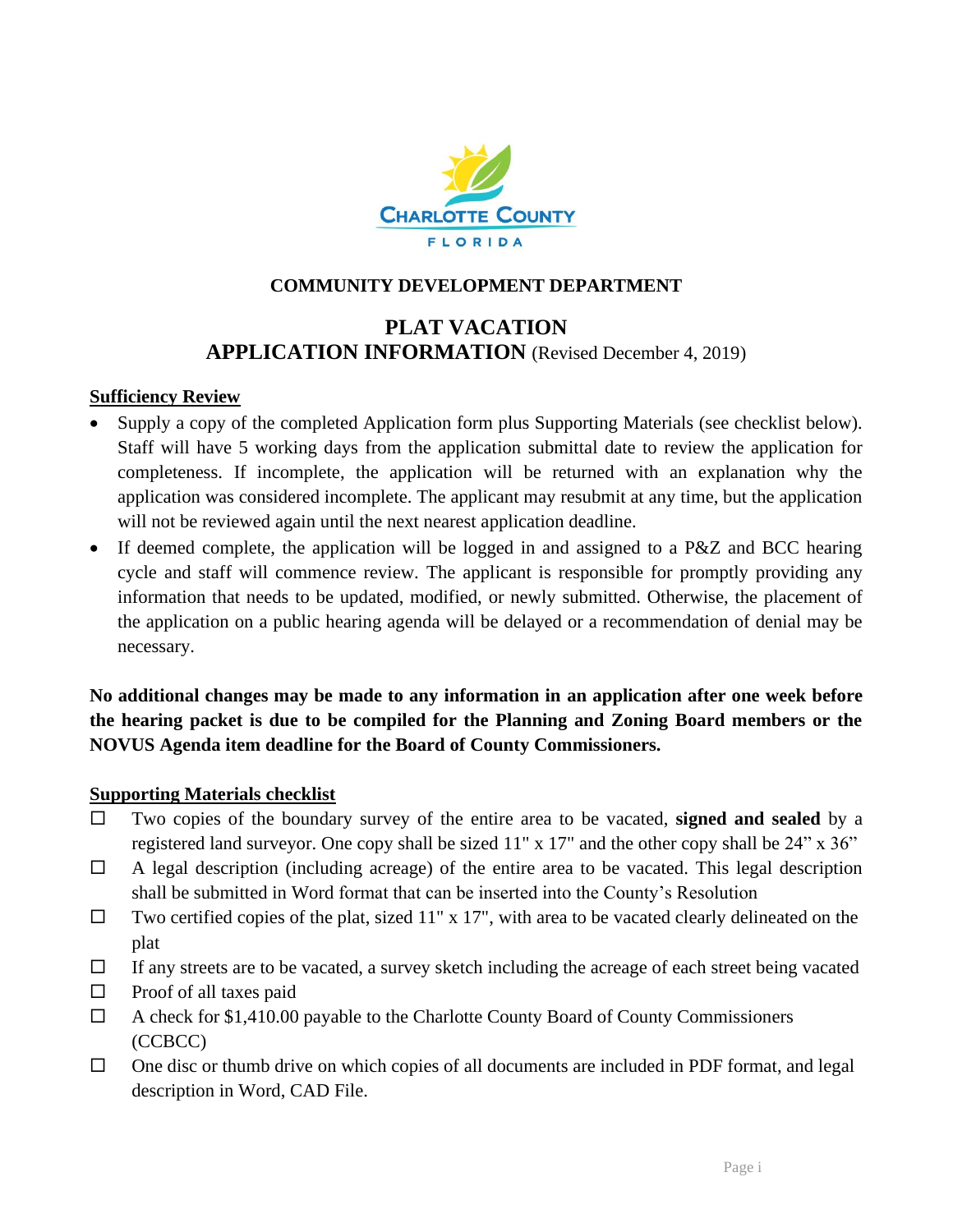- $\Box$  A valid traffic study showing current traffic counts on any streets to be vacated (for paved streets only)
- $\Box$  A detailed narrative.

## **ATTENTION**

If approval of this application for a Plat Vacation will result in an increase, by at least one unit, in the gross amount of density available for development on any property that would benefit from this Vacation, then this application is subject to the Transfer of Density Units (TDU) Ordinance. Property owners gaining at least one unit of density through this Plat Vacation have the option of recording a restrictive covenant on their land, which would serve to prevent the owners from utilizing the extra density gained by the Vacation, or they may transfer the required amount of density to the property and thereby be able to develop this density in the future.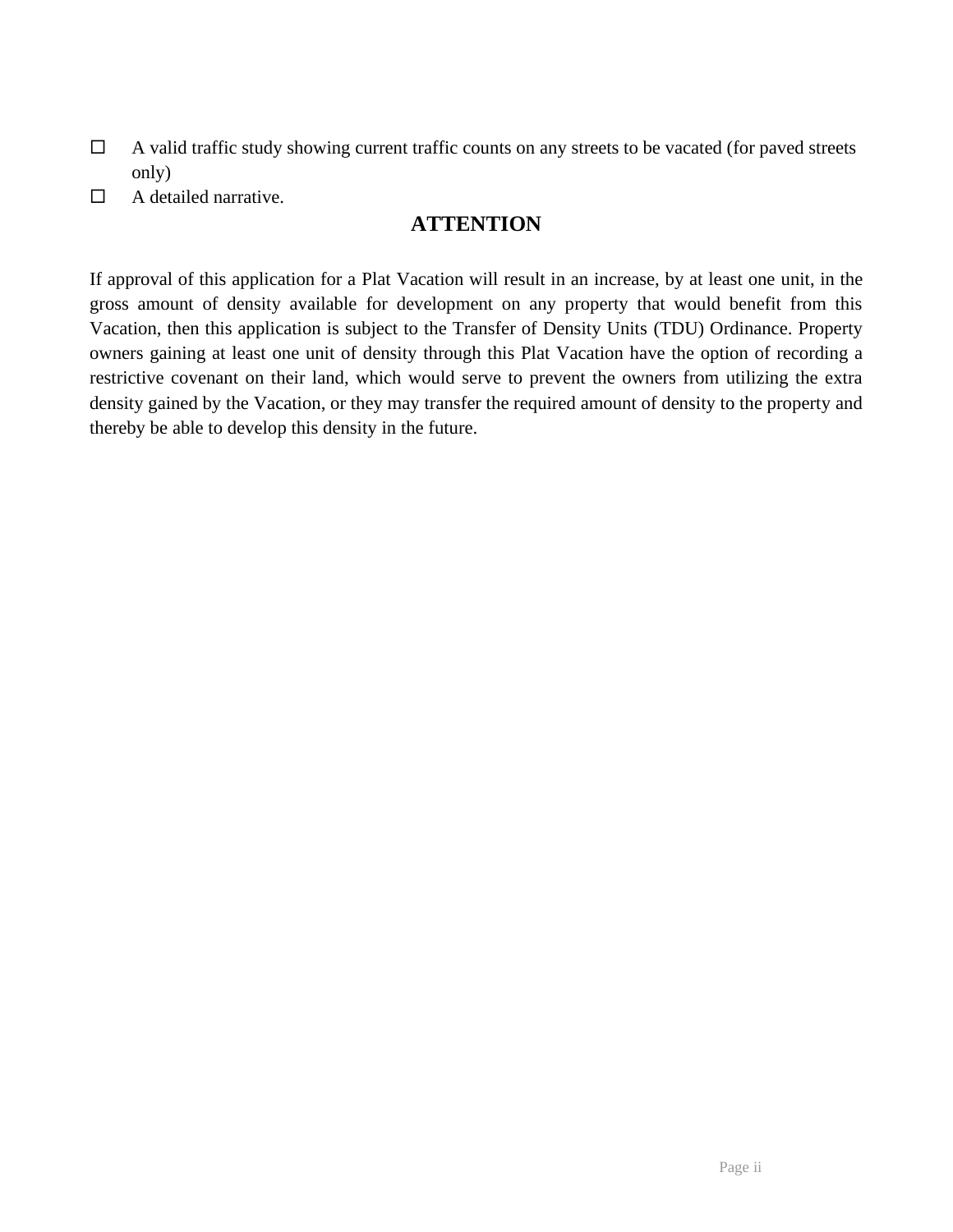## **Public Hearing Information**

#### **TIME: 1:30 P.M. – Planning and Zoning Board 2:00 P.M. – Board of County Commissioners PLACE: Charlotte County Administration Center, Building A, Room 119 18500 Murdock Circle, Port Charlotte, Florida UNLESS OTHERWISE ADVERTISED IN THE LOCAL NEWSPAPER**

The applicant will receive written notification of the hearing date. The applicant and/or an authorized representative/agent must be present at both the Planning and Zoning Board and the Board of County Commissioners meetings. **Charlotte County reserves the right to schedule petitions at times and dates other than those depicted above.** 

Should you have any questions or need assistance, please contact the Charlotte County Community Development Department, 18400 Murdock Circle, Port Charlotte, Florida 33948 or call (941) 764- 4954.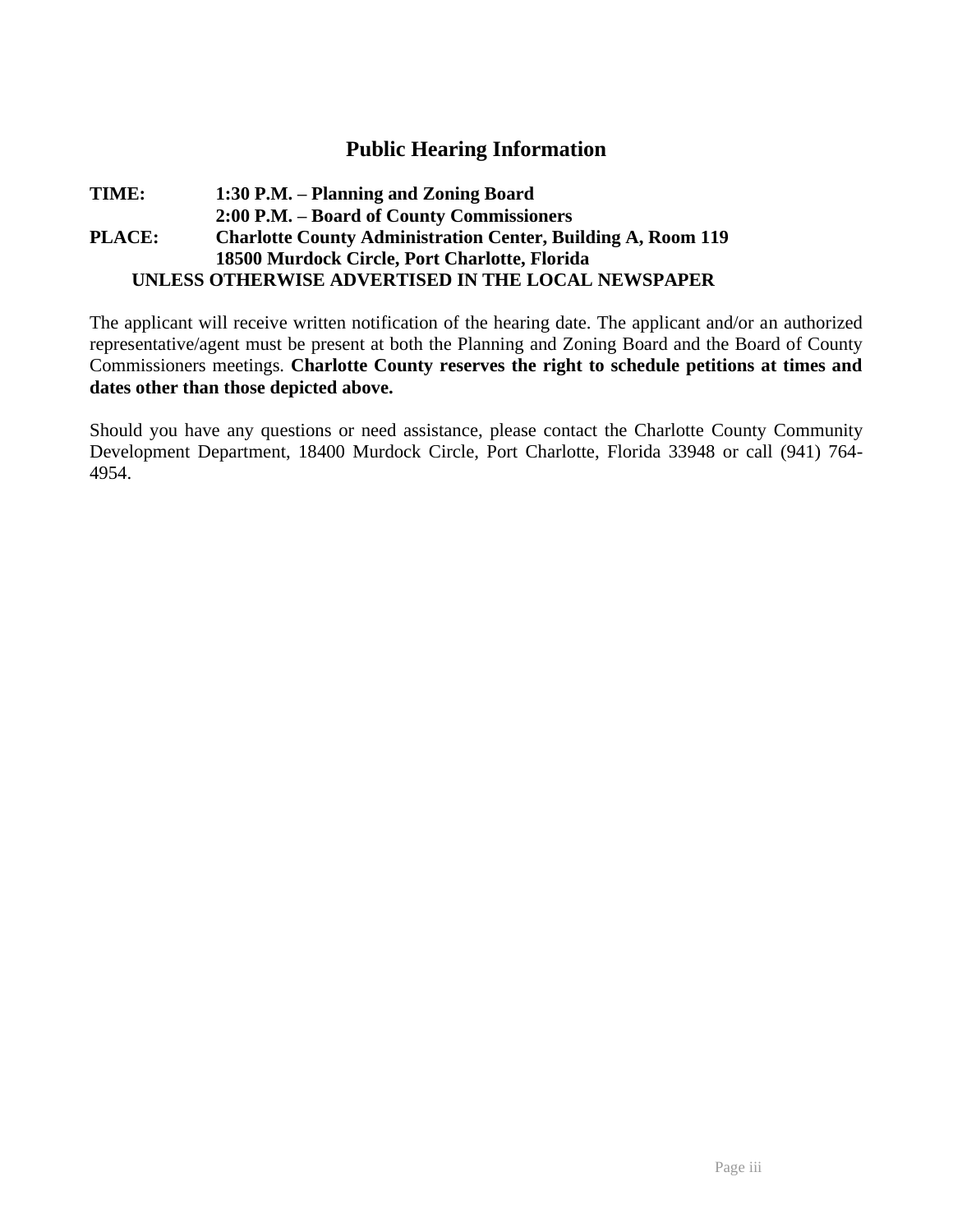

 **COMMUNITY DEVELOPMENT DEPARTMENT PLAT VACATION APPLICATION**

| <b>Date Received:</b>                                                                 | Date of Log-in:                                                                                                                                                                                                                                       |
|---------------------------------------------------------------------------------------|-------------------------------------------------------------------------------------------------------------------------------------------------------------------------------------------------------------------------------------------------------|
| <b>Petition #:</b>                                                                    |                                                                                                                                                                                                                                                       |
| Receipt #:                                                                            | <b>Amount Paid:</b>                                                                                                                                                                                                                                   |
| 1. Name of plat to be vacated: _________                                              |                                                                                                                                                                                                                                                       |
| 2. Plat Book $\#$                                                                     |                                                                                                                                                                                                                                                       |
| <b>A.</b> Name of Applicant* (Applicant must be owner of record):<br>Mailing Address: |                                                                                                                                                                                                                                                       |
| State:<br>City:                                                                       | Zip Code:                                                                                                                                                                                                                                             |
| Phone Number:                                                                         | Fax Number:                                                                                                                                                                                                                                           |
| <b>Email Address:</b>                                                                 |                                                                                                                                                                                                                                                       |
| be disclosed and a list attached to this application, with no exceptions.             | * The name and address of every person having a beneficial interest in this property, however small, in the form of a<br>partnership, limited partnership, corporation, trust, or in any form of representative capacity whatsoever for others, shall |
| <b>B.</b> Name of Agent:                                                              |                                                                                                                                                                                                                                                       |

| <b>Mailing Address:</b> |        |             |
|-------------------------|--------|-------------|
| City:                   | State: | Zip Code:   |
| Phone Number:           |        | Fax Number: |
| <b>Email Address:</b>   |        |             |
|                         |        |             |

| <b>C.</b> Name of Surveyor: |        |             |
|-----------------------------|--------|-------------|
| <b>Mailing Address:</b>     |        |             |
| City:                       | State: | Zip Code:   |
| Phone Number:               |        | Fax Number: |
| Email Address:              |        |             |

\_\_\_\_\_\_\_\_\_\_\_\_\_\_\_\_\_\_\_\_\_\_\_\_\_\_\_\_\_\_\_\_\_\_\_\_\_\_\_\_\_\_\_\_\_\_\_\_\_\_\_\_\_\_\_\_\_\_\_\_\_\_\_\_\_\_\_\_\_\_\_\_\_\_\_\_\_\_\_\_\_\_

## **4. Property ID #\*:**

\*If there are more than can fit on the above line, attach a separate page with listing of ID #s.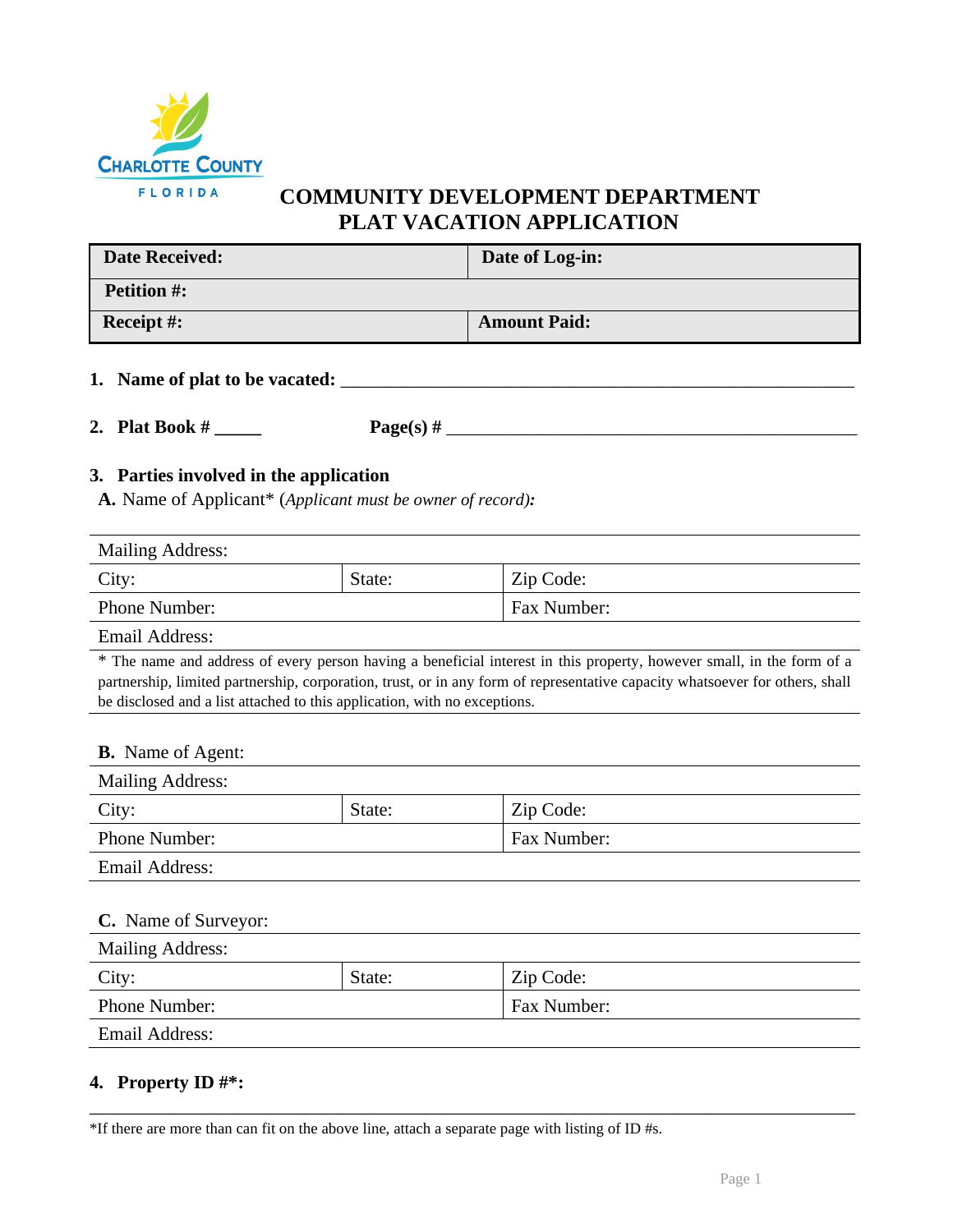| 5. Section | <b>Township:</b> | <b>Range:</b> |  |
|------------|------------------|---------------|--|
|            |                  |               |  |

- **6. Commission District:** \_\_\_\_\_\_
- **7. Total acreage of project site:** \_\_\_\_\_\_\_\_\_\_\_\_\_\_
- **8. \*Zoning designation(s)**:\_\_\_\_\_\_\_\_\_\_\_\_\_\_\_\_\_\_\_\_\_\_\_\_\_\_\_\_\_\_\_\_\_\_\_\_\_\_\_\_\_\_\_\_\_\_\_\_\_\_\_\_\_\_\_\_\_\_\_ **\*Future Land Use Map designation(s):**\_\_\_\_\_\_\_\_\_\_\_\_\_\_\_\_\_\_\_\_\_\_\_\_\_\_\_\_\_\_\_\_\_\_\_\_\_\_\_\_\_\_\_\_\_\_ \*if more than one, provide acreage of each

**9. Purpose of request:** 

**10. Names and acreage of all streets to be vacated as part of this application:**\_\_\_\_\_\_\_\_\_\_\_\_\_\_\_\_

\_\_\_\_\_\_\_\_\_\_\_\_\_\_\_\_\_\_\_\_\_\_\_\_\_\_\_\_\_\_\_\_\_\_\_\_\_\_\_\_\_\_\_\_\_\_\_\_\_\_\_\_\_\_\_\_\_\_\_\_\_\_\_\_\_\_\_\_\_\_\_\_\_\_\_\_\_\_\_\_\_\_

\_\_\_\_\_\_\_\_\_\_\_\_\_\_\_\_\_\_\_\_\_\_\_\_\_\_\_\_\_\_\_\_\_\_\_\_\_\_\_\_\_\_\_\_\_\_\_\_\_\_\_\_\_\_\_\_\_\_\_\_\_\_\_\_\_\_\_\_\_\_\_\_\_\_\_\_\_\_\_\_\_\_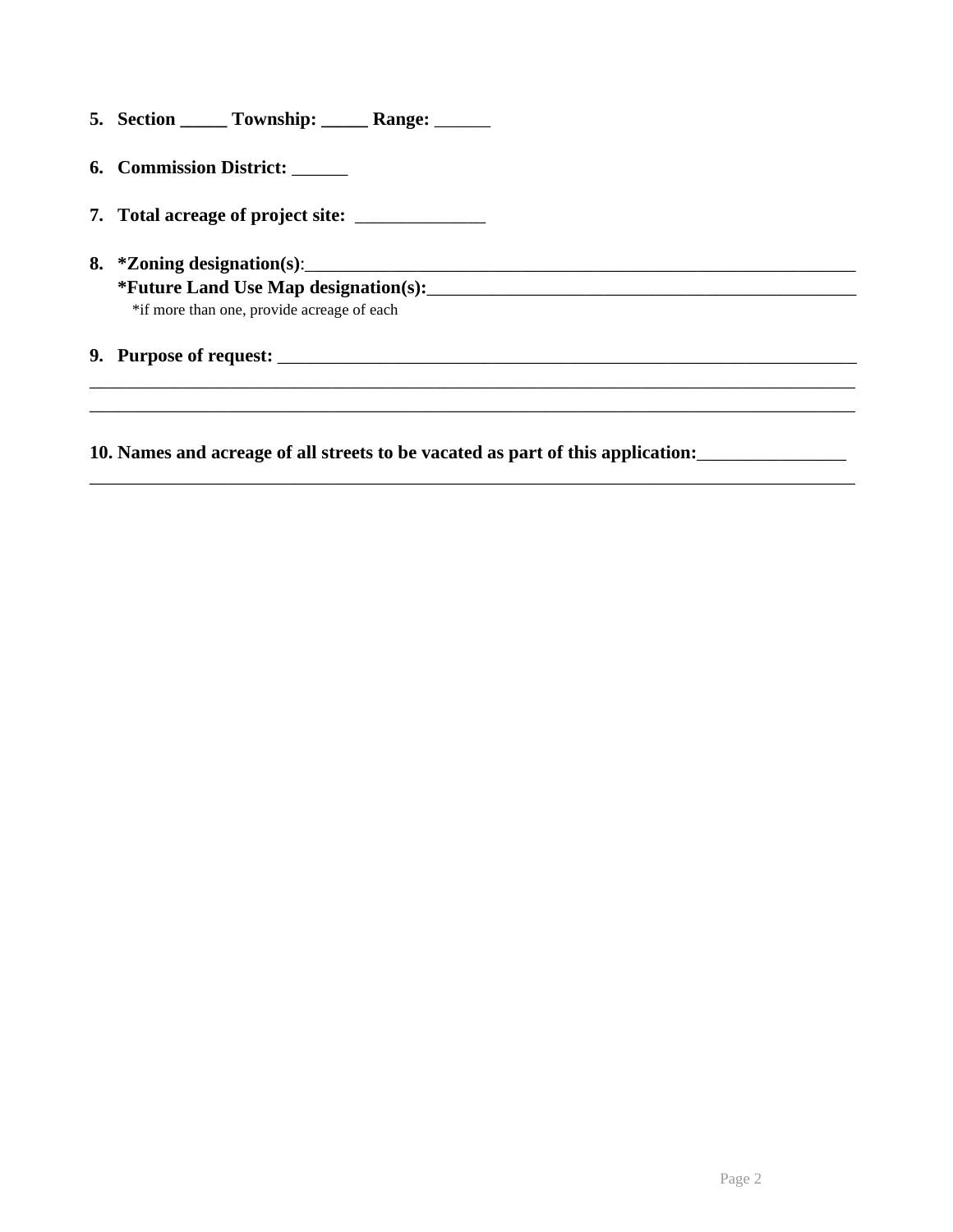# **AFFIDAVIT**

**I, the undersigned, being first duly sworn, depose and say that I am the applicant or agent for this Plat Vacation and that data and other supplementary matter attached to and made part of the application are honest and true to the best of my knowledge.**

STATE OF \_\_\_\_\_\_\_\_\_\_\_\_\_\_\_\_\_\_\_, COUNTY OF \_\_\_\_\_\_\_\_\_\_\_\_\_\_\_\_\_ The foregoing instrument was acknowledged before me this  $\qquad \qquad$  day of  $\qquad \qquad$ , 20 , by \_\_\_\_\_\_\_\_\_\_\_\_\_\_\_\_\_\_\_\_\_\_\_\_\_\_\_\_\_\_\_\_\_\_ who is personally known to me or has/have produced as identification and who as identification and who did/did not take an oath.

| Notary Public Signature         | Signature of Applicant/Agent         |
|---------------------------------|--------------------------------------|
|                                 |                                      |
| <b>Notary Printed Signature</b> | Printed Signature of Applicant/Agent |
|                                 |                                      |
| Title                           | Address                              |
|                                 |                                      |
| <b>Commission Code</b>          | City, State, Zip                     |
|                                 |                                      |
|                                 | <b>Telephone Number</b>              |

 $\overline{1}$